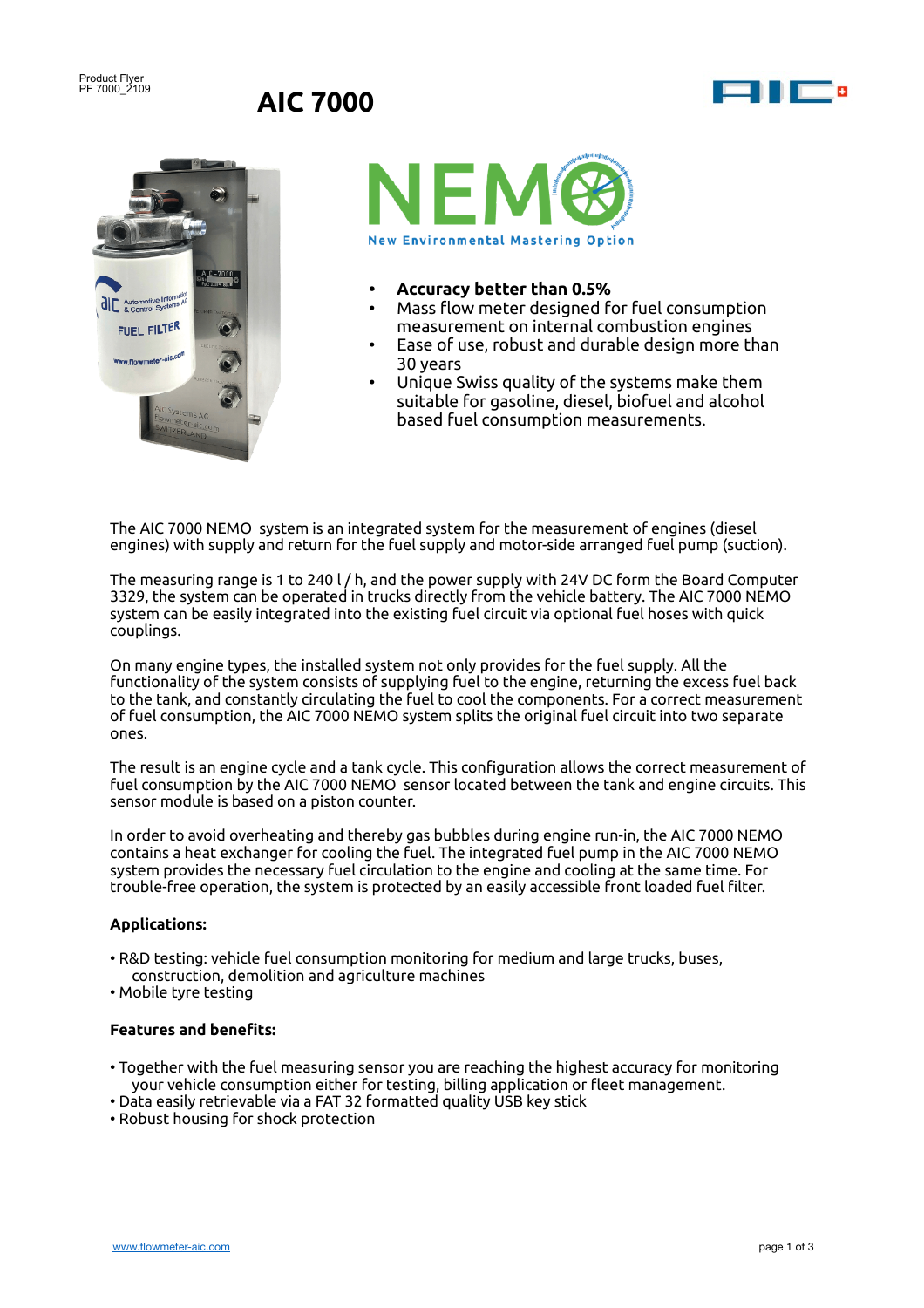## **System Setup**



# **Typical AIC 7000 NEMO Installation**



**8282.10**



## **Board Computer BC3329 NEMO**

On the Board Computer BC3329 NEMO has in addition input for temperature and density. All measured values can be easily seen and written off the large display and are logged on the USB stick in CSV format. For further use mass calculation with manual density entry (according to DIN 51757).

| $25.0^{\circ}$ C I/h<br>$\div$<br>Ø33.290<br>1250.48                                                                          | <b>Device Settings</b><br><b>EN</b><br>Language<br>Off<br>Code<br>80%<br>Backlight<br>Units<br>metric<br>Display<br>volume | 25.0°C kg/h<br>$\overline{\mathbf{f}}$                                                                                 |
|-------------------------------------------------------------------------------------------------------------------------------|----------------------------------------------------------------------------------------------------------------------------|------------------------------------------------------------------------------------------------------------------------|
| <b>Measure Settings</b><br>PPL<br>2000<br>1000<br><b>PPkm</b><br>LAP<br>On<br>600.0<br>Density [kg/m3]<br>CO2 [kg/l]<br>2.650 | $25.0^{\circ}$ C<br>kg CO <sub>2</sub> /h<br>$\div$<br>1250 t co <sub>2</sub>                                              | <b>Device Settings</b><br><b>EN</b><br>Language<br>Off<br>Code<br>80%<br>Backlight<br>US<br>Units<br>weight<br>Display |